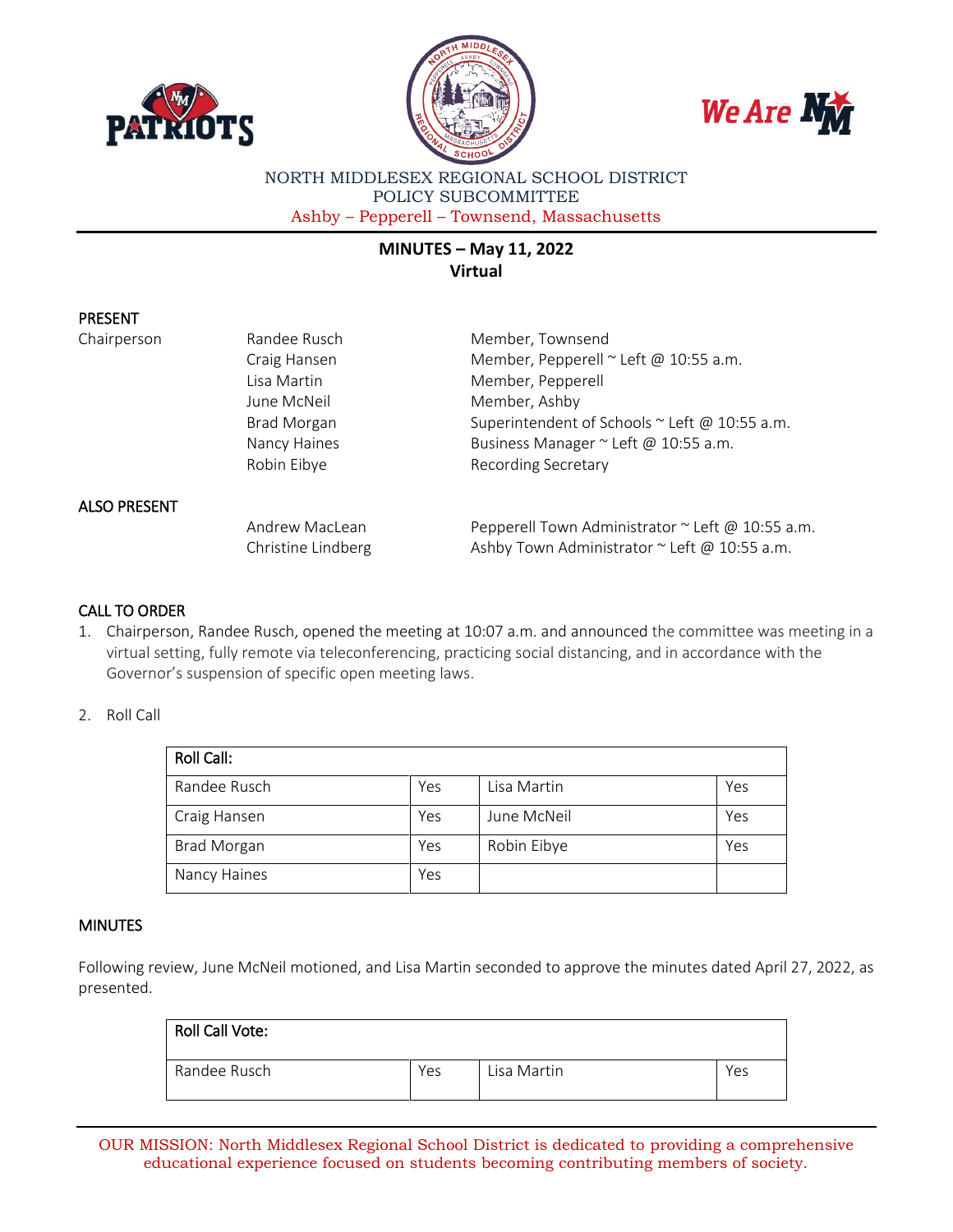| Craig Hansen | Abstain   June McNeil | Yes |
|--------------|-----------------------|-----|
|              |                       |     |

Vote: The motion unanimously passed 3/0/1.

## PUBLIC COMMUNICATIONS

o None

## OLD BUSINESS

- 1. Regional Agreement
	- o Randee Rusch provided an overview of the Regional Agreement Working Draft document
	- o The committee reviewed the Working Draft Regional Agreement, and a discussion ensued about enrollments, district-wide programming, Central Office space, student usage, debt, minimum enrollments, and capital cost assessments.
	- o Craig Hansen asked if setting thresholds for student enrollment would be a good option.
	- o A discussion ensued about operating costs, capital costs, special services, excluded debt, maintenance costs, and lease agreements. Nancy Haines confirmed the district-owned buildings included SECC, VBES, and the North Middlesex Regional High School.
	- o The committee agreed to continue with enrollment assessments, and the five-year rolling average would be based on October 1<sup>st</sup> assessments.
	- o Ms. Rusch said the district's goal was to have the updated Regional Agreement approved at the fall town meetings.

The committee agreed to meet again on May 24, 2022, at 10:00 a.m., and on June 8, 2022

### ADJOURNMENT

June McNeil motioned, and Lisa Martin seconded to adjourn the meeting at 11:07 a.m.

| <b>Roll Call Vote:</b> |     |             |     |
|------------------------|-----|-------------|-----|
| Randee Rusch           | Yes | Lisa Martin | Yes |
| Craig Hansen           | -   | June McNeil | Yes |

Vote: The motion unanimously passed. 3/0/0

*Documents Reviewed / Referred To:*

o 2022 05-11 Policy Subcommittee Agenda

Page  $|2$  of 3